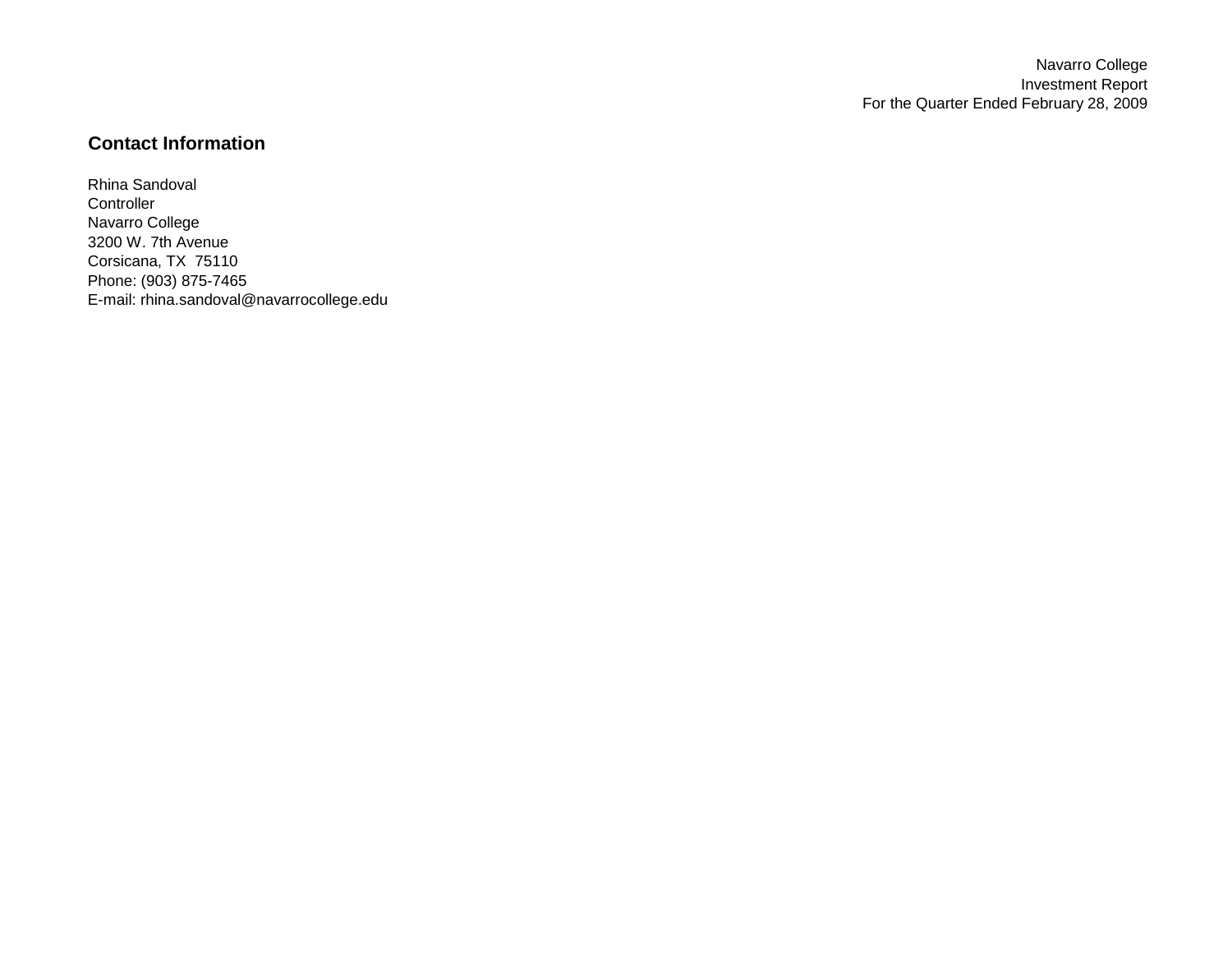#### NAVARRO COLLEGE INVESTMENT REPORT FOR THE QUARTER ENDED FEBRUARY 28, 2009

| <b>TYPE OF INVESTMENT</b>                                                                                    | <b>BEGINNING</b><br><b>BOOK VALUE</b><br>11/30/08 | <b>ADDITIONS/</b><br><b>CHANGES</b><br><b>FOR PERIOD</b> | <b>ENDING</b><br><b>BOOK VALUE</b><br>02/28/09 | <b>BEGINNING</b><br><b>MARKET VALUE</b><br>11/30/08 | <b>ENDING</b><br><b>MARKET VALUE</b><br>02/28/09 |
|--------------------------------------------------------------------------------------------------------------|---------------------------------------------------|----------------------------------------------------------|------------------------------------------------|-----------------------------------------------------|--------------------------------------------------|
| <b>Certificates of Deposit</b>                                                                               |                                                   |                                                          |                                                |                                                     |                                                  |
| Citizens National Bank-Henderson CD #677159 (Schol)<br>Due 8/1/09 @ 5.0500% Rate<br>Purchased 08/01/07       | 250,000.00                                        |                                                          | 250,000.00                                     | 253,977.74                                          | 250,726.37                                       |
| Chase Bank - CD#2319683 (E&G)<br>Due 3/30/09 @3.270% Rate<br>Purchased 9/30/08                               | 1,000,000.00                                      |                                                          | 1,000,000.00                                   | 1,005,464.93                                        | 1,013,527.95                                     |
| Chase Bank - CD #231927 (Agency)<br>Due 3/30/09 @3.270% Rate<br>Purchased 9/30/08                            | 100,000.00                                        |                                                          | 100,000.00                                     | 100,546.49                                          | 101,352.79                                       |
| Chase Bank - CD #2319751 (Schol)<br>Due 3/30/09 @3.270% Rate<br>Purchased 9/30/08                            | 510,000.00                                        |                                                          | 510,000.00                                     | 512,787.12                                          | 516,899.25                                       |
| State Farm - CD #1019063147 (Aux)<br>Due 10/01/09 @2.760% Rate<br>Purchased 10/01/08                         | 100,000.00                                        |                                                          | 100,000.00                                     | 100,234.68                                          | 100,934.38                                       |
| First Bank & Trust Co. - CD #5006220 (E&G)<br>Due 10/18/09 @3.000% Rate<br>Purchased 10/18/08                | 100,000.00                                        |                                                          | 100,000.00                                     | 100,353.42                                          | 101,093.15                                       |
| Community National Bank & Trust of TX - CD #1121103 (E&G)<br>Due 6/1/09 @ 2.250% Rate<br>Purchased 12/1/08   |                                                   | 1,000,000.00                                             | 1,000,000.00                                   |                                                     | 1,005,486.30                                     |
| Community National Bank & Trust of TX - CD #1121587 (Schol)<br>Due 7/18/10 @1.690% Rate<br>Purchased 1/18/09 |                                                   | 640,000.00                                               | 640,000.00                                     |                                                     | 641,214.95                                       |
| Community National Bank & Trust of TX - CD #120322 (E&G)<br>Due 8/28/09 @1.400% Rate<br>Purchased 2/28/09    |                                                   | 3,000,000.00                                             | 3,000,000.00                                   |                                                     | 3,000,000.00                                     |
| Community National Bank & Trust of TX - CD #119607 (E&G)<br>Due 12/1/08 @2.390%<br>Purchased 5/28/08         | 1,000,000.00                                      | (1,000,000.00)                                           |                                                | 1,012,179.18                                        |                                                  |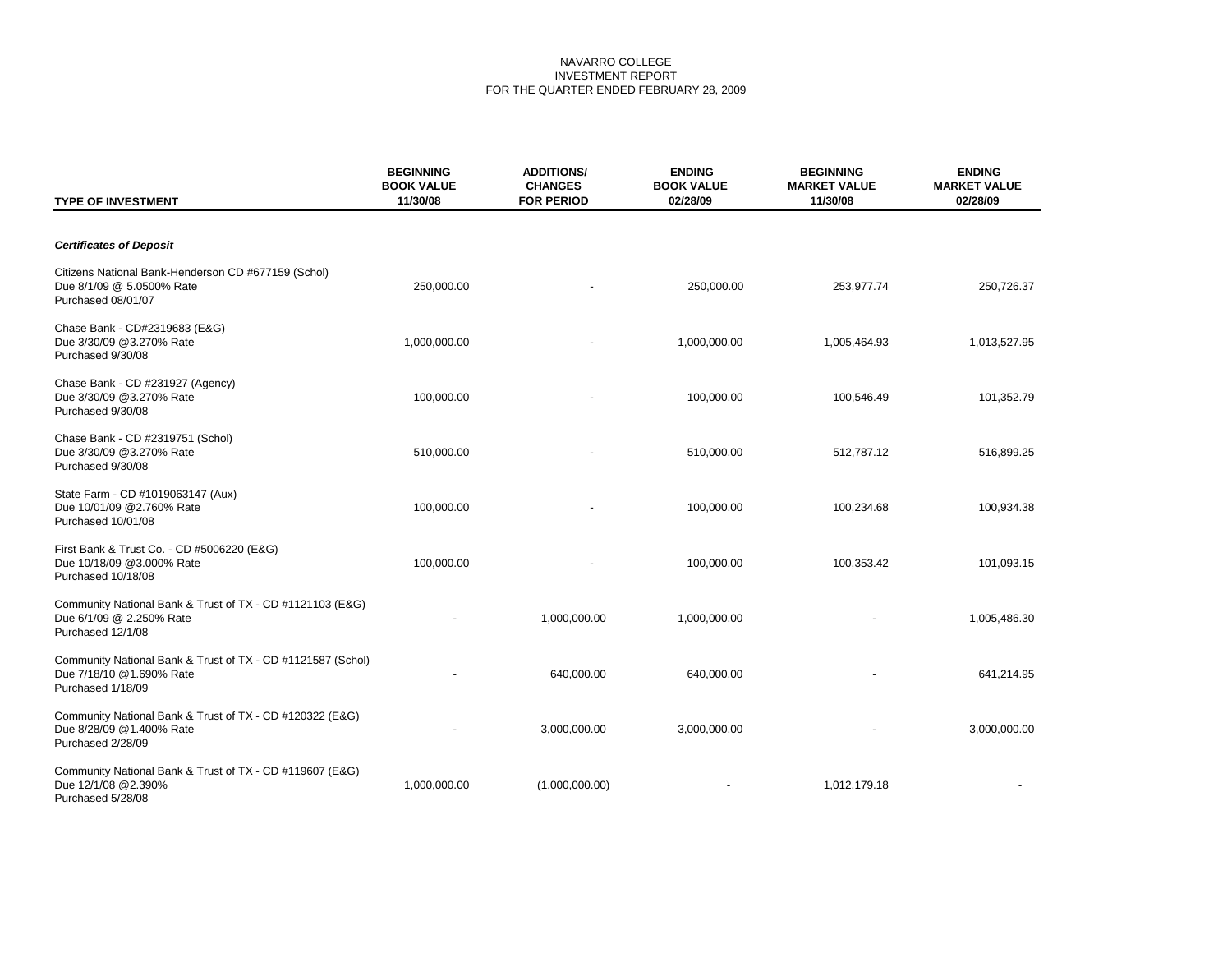#### NAVARRO COLLEGE INVESTMENT REPORT FOR THE QUARTER ENDED FEBRUARY 28, 2009

| <b>TYPE OF INVESTMENT</b>                                                                                                                      | <b>BEGINNING</b><br><b>BOOK VALUE</b><br>11/30/08 |      | <b>ADDITIONS/</b><br><b>CHANGES</b><br><b>FOR PERIOD</b> | <b>ENDING</b><br><b>BOOK VALUE</b><br>02/28/09 |      | <b>BEGINNING</b><br><b>MARKET VALUE</b><br>11/30/08 |      | <b>ENDING</b><br><b>MARKET VALUE</b><br>02/28/09 |
|------------------------------------------------------------------------------------------------------------------------------------------------|---------------------------------------------------|------|----------------------------------------------------------|------------------------------------------------|------|-----------------------------------------------------|------|--------------------------------------------------|
| Chase - CD #754850 (Aux)<br>Due 01/03/09 @ 2.55% Rate<br>Purchased 7/3/08                                                                      | 750,000.00                                        |      | (750,000.00)                                             |                                                |      | 757,859.59                                          |      |                                                  |
| Community National Bank & Trust of TX - CD #17979 (Schol)<br>Due 1/18/09 @4.340% Rate<br>Purchased 1/18/08                                     | 640,000.00                                        |      | (640,000.00)                                             |                                                |      | 664,123.27                                          |      |                                                  |
| Community National Bank & Trust of TX - CD #120322 (E&G)<br>Due 2/28/09 @ 2.750% Rate<br>Purchased 8/28/08                                     | 3,000,000.00                                      |      | (3,000,000.00)                                           |                                                |      | 3,021,246.58                                        |      |                                                  |
| Subtotal                                                                                                                                       | 7,450,000.00                                      | - \$ | (750,000.00)                                             | \$<br>6,700,000.00                             | - \$ | 7,528,773.00                                        | - \$ | 6,731,235.14                                     |
| <b>U.S. Government Agency Securities</b>                                                                                                       |                                                   |      |                                                          |                                                |      |                                                     |      |                                                  |
| Federal National Mortgage Association (Schol)<br>Due 3/03/09 @ 3.60% Yield<br>CUSIP #3136F5DZ1 (3.60% Rate)<br>Purchased 3/03/04 Par \$350,000 | 350,000.00                                        |      |                                                          | 350,000.00                                     |      | 355,446.76                                          |      | 356,103.62                                       |
| Subtotal<br>- \$                                                                                                                               | 350,000.00                                        | -\$  | $\overline{\phantom{a}}$                                 | \$<br>350,000.00                               | - \$ | 355,446.76                                          | - \$ | 356,103.62                                       |
| TOTAL \$                                                                                                                                       | 7,800,000.00                                      | - \$ | $(750,000.00)$ \$                                        | 7,050,000.00                                   | - \$ | 7,884,219.76                                        | - \$ | 7,087,338.76                                     |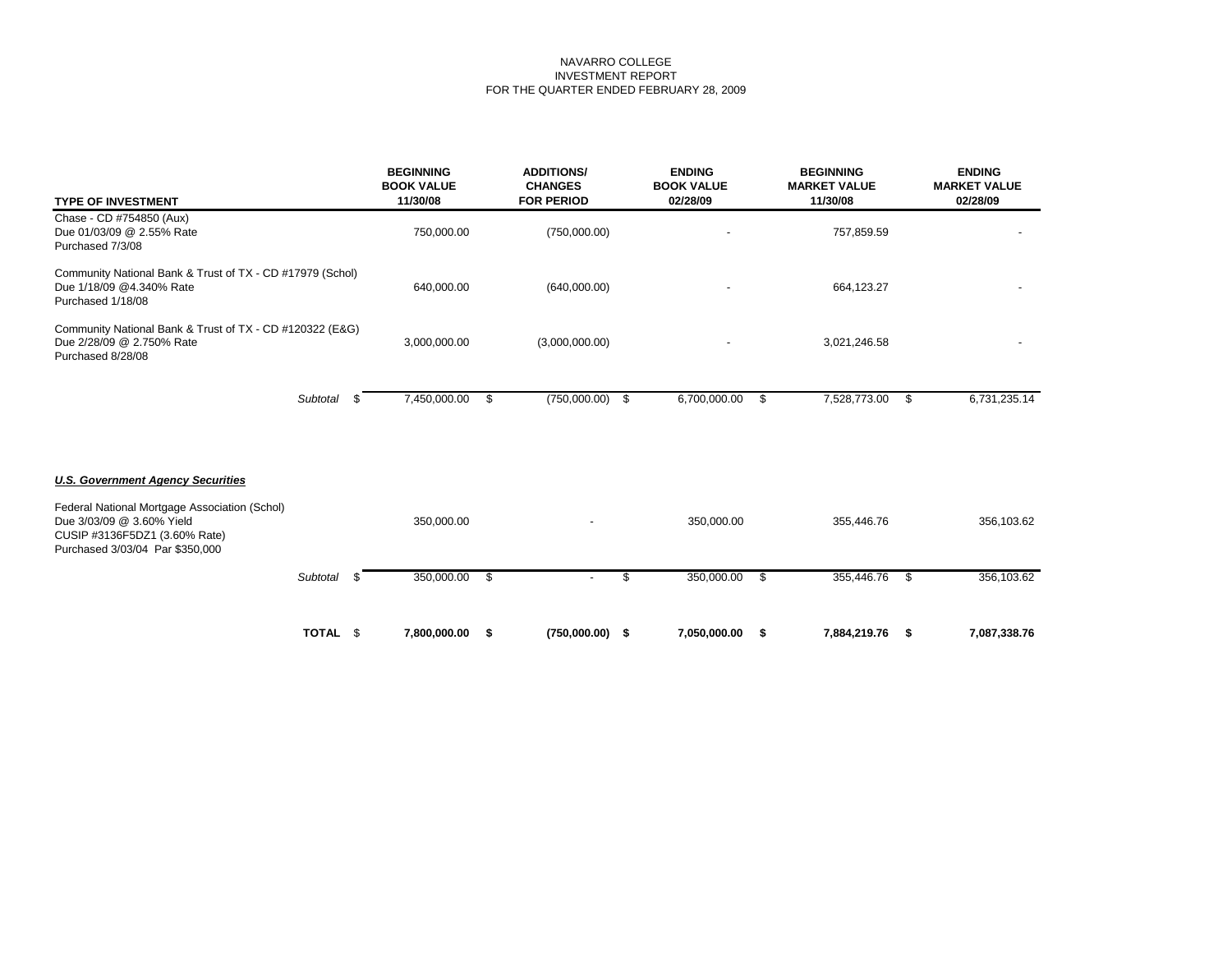#### **RECAP OF INVESTMENTS BY FUND**

### NAVARRO COLLEGE INVESTMENT REPORT RECAP FOR THE QUARTER ENDED, FEBRUARY 28, 2009

| First Bank & Trust Co. - CD #5006220<br>100,000.00<br>100,000.00<br>Community National Bank & Trust of TX - CD #1121103<br>1,000,000.00<br>1,000,000.00<br>Community National Bank & Trust of TX - CD #1121587<br>640,000.00<br>Community National Bank & Trust of TX - CD #120322<br>3,000,000.00<br>3,000,000.00<br>Chase Bank - CD #2319683<br>1,000,000.00<br>1,000,000.00<br>Chase Bank - CD #2319727<br>100,000.00<br>100,000.00<br>Chase Bank - CD #2319751<br>510,000.00<br>Citizens National Bank - CD #677159<br>250,000.00<br>250,000.00<br>100,000.00<br>State Farm - CD #1019063147<br>100,000.00<br>FNMA CUSIP #3136F5DZ1<br>350,000.00<br>7,050,000.00 \$<br>5,100,000.00 \$<br>100,000.00 \$<br>100,000.00 \$<br>0.00~\$<br>0.00~\$<br>- \$<br>February 28, 2009 Benchmark Rates:<br><b>TexStar Local Government Investment Service</b><br>0.7053%<br>Rates and market values are from the February 27, 2009 The Wall Street Journal<br>Federal Funds Rate<br>0.2500%<br>Merrill Lynch Ready Assets Trust<br>0.7000%<br>Treasury Bill - 26 weeks<br>0.4950%<br>Rates and market values are from CNB as of February 28, 2009<br>1.4000%<br>Certificates of Deposit - Six Months | <b>TYPE OF INVESTMENT</b> | <b>ENDING</b><br><b>BOOK VALUE</b><br>02/28/09 | <b>Educational and</b><br><b>General Fund</b> | <b>Debt Service</b><br>Fund | Auxiliary<br>Fund | Agency<br>Fund | <b>Plant</b><br>Fund | <b>Student</b><br><b>Financial</b><br><b>Aid Fund</b> |
|------------------------------------------------------------------------------------------------------------------------------------------------------------------------------------------------------------------------------------------------------------------------------------------------------------------------------------------------------------------------------------------------------------------------------------------------------------------------------------------------------------------------------------------------------------------------------------------------------------------------------------------------------------------------------------------------------------------------------------------------------------------------------------------------------------------------------------------------------------------------------------------------------------------------------------------------------------------------------------------------------------------------------------------------------------------------------------------------------------------------------------------------------------------------------------------------|---------------------------|------------------------------------------------|-----------------------------------------------|-----------------------------|-------------------|----------------|----------------------|-------------------------------------------------------|
|                                                                                                                                                                                                                                                                                                                                                                                                                                                                                                                                                                                                                                                                                                                                                                                                                                                                                                                                                                                                                                                                                                                                                                                                |                           |                                                |                                               |                             |                   |                |                      |                                                       |
|                                                                                                                                                                                                                                                                                                                                                                                                                                                                                                                                                                                                                                                                                                                                                                                                                                                                                                                                                                                                                                                                                                                                                                                                |                           |                                                |                                               |                             |                   |                |                      |                                                       |
|                                                                                                                                                                                                                                                                                                                                                                                                                                                                                                                                                                                                                                                                                                                                                                                                                                                                                                                                                                                                                                                                                                                                                                                                |                           |                                                |                                               |                             |                   |                |                      | 640,000.00                                            |
|                                                                                                                                                                                                                                                                                                                                                                                                                                                                                                                                                                                                                                                                                                                                                                                                                                                                                                                                                                                                                                                                                                                                                                                                |                           |                                                |                                               |                             |                   |                |                      |                                                       |
|                                                                                                                                                                                                                                                                                                                                                                                                                                                                                                                                                                                                                                                                                                                                                                                                                                                                                                                                                                                                                                                                                                                                                                                                |                           |                                                |                                               |                             |                   |                |                      |                                                       |
|                                                                                                                                                                                                                                                                                                                                                                                                                                                                                                                                                                                                                                                                                                                                                                                                                                                                                                                                                                                                                                                                                                                                                                                                |                           |                                                |                                               |                             |                   |                |                      |                                                       |
|                                                                                                                                                                                                                                                                                                                                                                                                                                                                                                                                                                                                                                                                                                                                                                                                                                                                                                                                                                                                                                                                                                                                                                                                |                           |                                                |                                               |                             |                   |                |                      | 510,000.00                                            |
|                                                                                                                                                                                                                                                                                                                                                                                                                                                                                                                                                                                                                                                                                                                                                                                                                                                                                                                                                                                                                                                                                                                                                                                                |                           |                                                |                                               |                             |                   |                |                      |                                                       |
|                                                                                                                                                                                                                                                                                                                                                                                                                                                                                                                                                                                                                                                                                                                                                                                                                                                                                                                                                                                                                                                                                                                                                                                                |                           |                                                |                                               |                             |                   |                |                      |                                                       |
|                                                                                                                                                                                                                                                                                                                                                                                                                                                                                                                                                                                                                                                                                                                                                                                                                                                                                                                                                                                                                                                                                                                                                                                                |                           |                                                |                                               |                             |                   |                |                      | 350,000.00                                            |
|                                                                                                                                                                                                                                                                                                                                                                                                                                                                                                                                                                                                                                                                                                                                                                                                                                                                                                                                                                                                                                                                                                                                                                                                |                           |                                                |                                               |                             |                   |                |                      | 1,750,000.00                                          |
|                                                                                                                                                                                                                                                                                                                                                                                                                                                                                                                                                                                                                                                                                                                                                                                                                                                                                                                                                                                                                                                                                                                                                                                                |                           |                                                |                                               |                             |                   |                |                      |                                                       |
|                                                                                                                                                                                                                                                                                                                                                                                                                                                                                                                                                                                                                                                                                                                                                                                                                                                                                                                                                                                                                                                                                                                                                                                                |                           |                                                |                                               |                             |                   |                |                      |                                                       |
|                                                                                                                                                                                                                                                                                                                                                                                                                                                                                                                                                                                                                                                                                                                                                                                                                                                                                                                                                                                                                                                                                                                                                                                                |                           |                                                |                                               |                             |                   |                |                      |                                                       |
|                                                                                                                                                                                                                                                                                                                                                                                                                                                                                                                                                                                                                                                                                                                                                                                                                                                                                                                                                                                                                                                                                                                                                                                                |                           |                                                |                                               |                             |                   |                |                      |                                                       |
|                                                                                                                                                                                                                                                                                                                                                                                                                                                                                                                                                                                                                                                                                                                                                                                                                                                                                                                                                                                                                                                                                                                                                                                                |                           |                                                |                                               |                             |                   |                |                      |                                                       |
|                                                                                                                                                                                                                                                                                                                                                                                                                                                                                                                                                                                                                                                                                                                                                                                                                                                                                                                                                                                                                                                                                                                                                                                                |                           |                                                |                                               |                             |                   |                |                      |                                                       |
|                                                                                                                                                                                                                                                                                                                                                                                                                                                                                                                                                                                                                                                                                                                                                                                                                                                                                                                                                                                                                                                                                                                                                                                                |                           |                                                |                                               |                             |                   |                |                      |                                                       |
|                                                                                                                                                                                                                                                                                                                                                                                                                                                                                                                                                                                                                                                                                                                                                                                                                                                                                                                                                                                                                                                                                                                                                                                                |                           |                                                |                                               |                             |                   |                |                      |                                                       |

We, the investment officers of Navarro College District, swear that, to the best of our knowledge, this report displays Navarro College's investment portfolio as of February 28, 2009. We further swear that transactions inv investment portfolio are in compliance with Navarro College's Investment Policy and Strategy and the provisions of the Public Funds Investment Act, Chapter 2256, and amendments of the Texas Government Code.

Prepared by: Date Investment Officer

Date Controller **Date** Investment Officer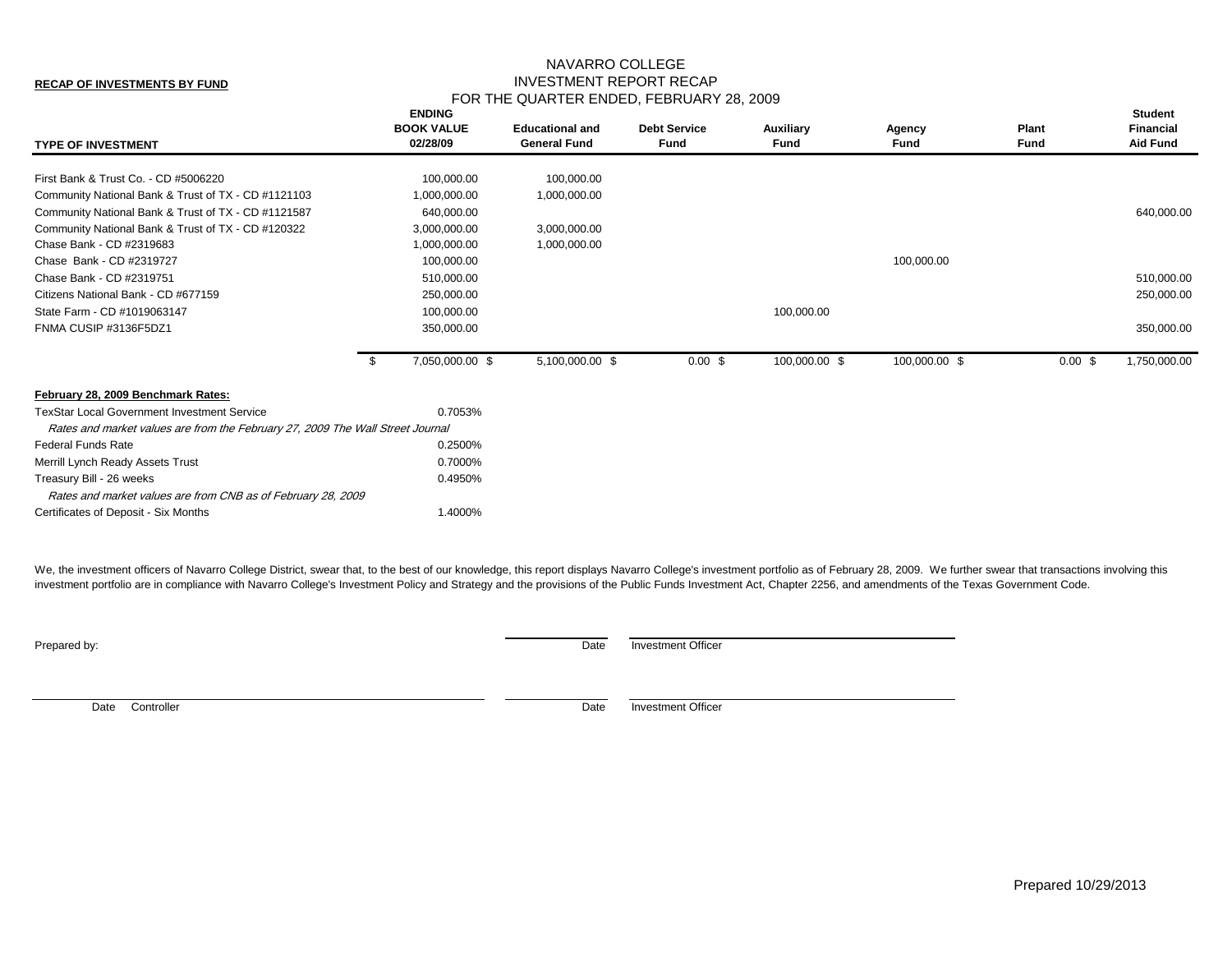# **Navarro College Investment Portfolio Maturity Schedule February 28, 2009**

| <b>MATURITY</b> |             |   |                |
|-----------------|-------------|---|----------------|
| <b>MONTH</b>    | <b>YEAR</b> |   | <b>AMOUNTI</b> |
|                 |             |   |                |
| Jan-Dec         | 2009        |   | 6,410,000.00   |
| <b>Jan-Dec</b>  | 2010        |   | 640,000.00     |
| <b>TOTAL:</b>   |             | S | 7,050,000.00   |